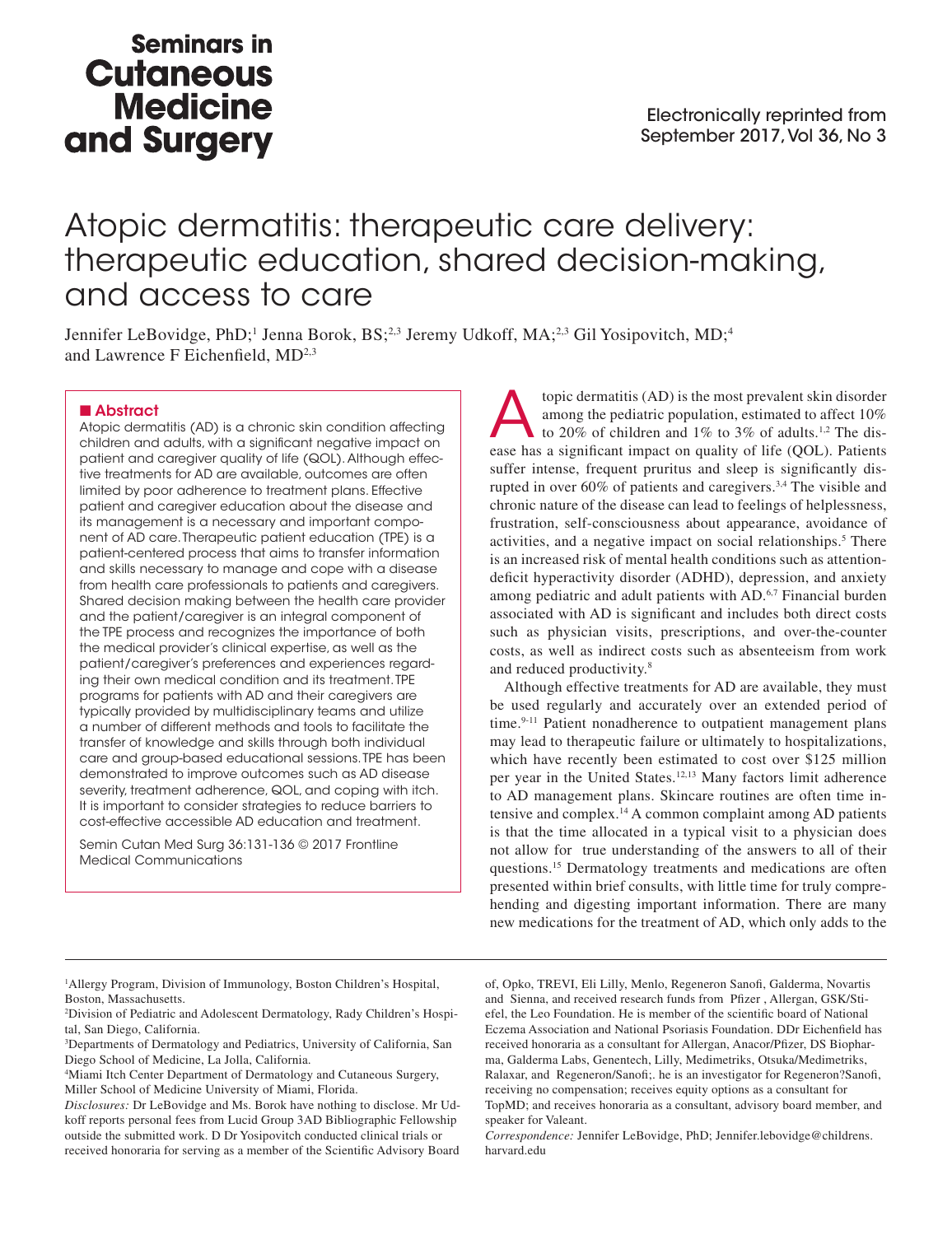■ ■ **I** Atopic dermatitis: therapeutic care delivery: therapeutic education, shared decision making, and access to care

## ■ TABLE 1 Interview guide for assessing patient experiences and preferences regarding atopic dermatitis management

| What factors worsen or improve your disease?                               |
|----------------------------------------------------------------------------|
| What things does your disease make it harder to do?                        |
| What's the aspect of your disease that bothers you the most?               |
| What's the cause of your disease, in your opinion?                         |
| How is the treatment going? Describe in detail what you do.                |
| What concerns do you have about your treatment?                            |
| What gets in the way of treatment?                                         |
| Adapted from Barbarot S. Bernier C. Deleuran M. et al. Therapeutic patient |

Adapted from Barbarot S, Bernier C, Deleuran M, et al. Therapeutic patient education in children with atopic dermatitis: position paper on objectives and recommendations. *Pediatr Dermatol*. 2013;30(2):199-206.24

patient confusion regarding topical and systemic use.16 This uncertainty can affect patient compliance, increase disease relapse, and magnify potential medication side effects. Patients may have fears about side effects of treatment, such as concerns about skin thinning, medication passing through the skin to the blood stream, negative impact on growth and development with topical steroid use, as well as concerns about black-box warnings for topical calcineurin inhibitors.17,18 Lack of understanding of drug potencies and the chronicity of the disease may also impact adherence to topical medications.18 Some patients report burning or stinging with baths or topical medications/moisturizers, or issues with acceptability of treatments (eg, "messy," "sticky," or uncomfortable emollients or wraps), which commonly affect child cooperation with skincare.<sup>18-20</sup>

Effective patient and caregiver education about the disease and its management is a necessary and important component of AD care. Therapeutic patient education (TPE) and shared decision-making are promising approaches for facilitating improved therapeutic adherence, health outcomes, and QOL for patients with AD and their families.

## Patient-centered care: underlying principles of therapeutic patient education and shared decision-making

Therapeutic patient education is defined by the World Health Organization as an approach to help patients with chronic illness to acquire or maintain the skills necessary to manage their life and illness in the best way possible. This involves a transfer of information and skills to manage and cope with the disease from the provider to the patient and/or caregiver in order to support patient autonomy.<sup>21</sup> TPE is already in use in the treatment of many chronic diseases and represents a particularly relevant approach in the case of AD, as patients and their families are directly responsible for assessing the condition of the skin on a daily basis and adapting local treatment accordingly.<sup>22-24</sup>

TPE is a patient-centered process. The patient's experiences and preferences are integrated into the care process, through shared decision-making with the medical provider in the development of the treatment plan.21,24 Shared decision-making recognizes the importance of the medical provider's clinical expertise as well as the patient/caregiver's expertise regarding their own illness. Dermatologic disease are particularly good fits for shared decision-making as disease severity is defined in part by patient experience of symptoms and impact on QOL.<sup>25</sup> Treatment decisions thus take into account patient and caregiver values, goals, preferences, and circumstances, which in the case of AD, may include factors such as risks/side effects, convenience of treatment, product acceptability, mode of administration, onset and overall efficacy, and treatment cost.<sup>25</sup> Shared decision-making is a "deliberative model" of the physician-patient relationship, which involves engaging patients/caregivers in collaborative, evaluative discussions of health issues and related values, as opposed to more paternalistic models ("physician knows best") or informative models (physician provides all options and patient decides).26

#### Components of the TPE process

Consensus recommendations developed by an international group of multi-specialty health care providers outline a 4-step process for transferring knowledge and skills (self-management, treatment adaptation, coping) from trained health care professionals to patients with AD and their caregivers.<sup>21</sup> First, providers must assess the patient's and caregivers' current experience, including understanding of the disease, the effect of AD on daily life, fears, barriers to adherence, goals, and resources.<sup>21,24</sup> Patient-centered communication techniques such as active listening, empathy, encouragement, motivational interviewing, and open-ended questions are important in this stage to elicit the patient experience and set the stage for a collaborative process.21,23 Examples of topics to cover and questions to ask in the initial TPE visit are included in Table 1. Physicians can normalize concerns of patients and caregivers (eg, worries about steroid use, impact of the disease on daily life), which may allow patients to feel open to talking about barriers to adherence, as well as reduce burden. In the second step of the TPE process, providers develop educational objectives in collaboration with the patient and caregiver, tailored to the age of the patient (eg, to be capable of detecting a flare; to be capable of explaining AD to my friends). $24$ 

The third step of the TPE process involves the transfer of skills from the provider to patients and caregivers. Important skills fall under 3 main categories: knowledge of the disease, practical skills, and relational skills.<sup>21,24</sup> Patients and caregivers should have an indepth knowledge of AD pathophysiology, how treatment works, aggravating factors, and the chronic course. The provider should address common concerns about treatment side effects, and a reasonable timeline for treatment response should also be understood. Practical skills include how to properly apply treatment (which sites, how often, how much, sequence of products), assess disease severity, and adapt the treatment plan based on severity.<sup>24</sup> Patients should also learn skills for coping with other aspects of the disease that affect QOL, such as itch and sleep disruption.<sup>27</sup> Relational skills may include knowing enough about the disease to explain it to others, as well as knowing where and how to obtain support during a flare.<sup>24</sup>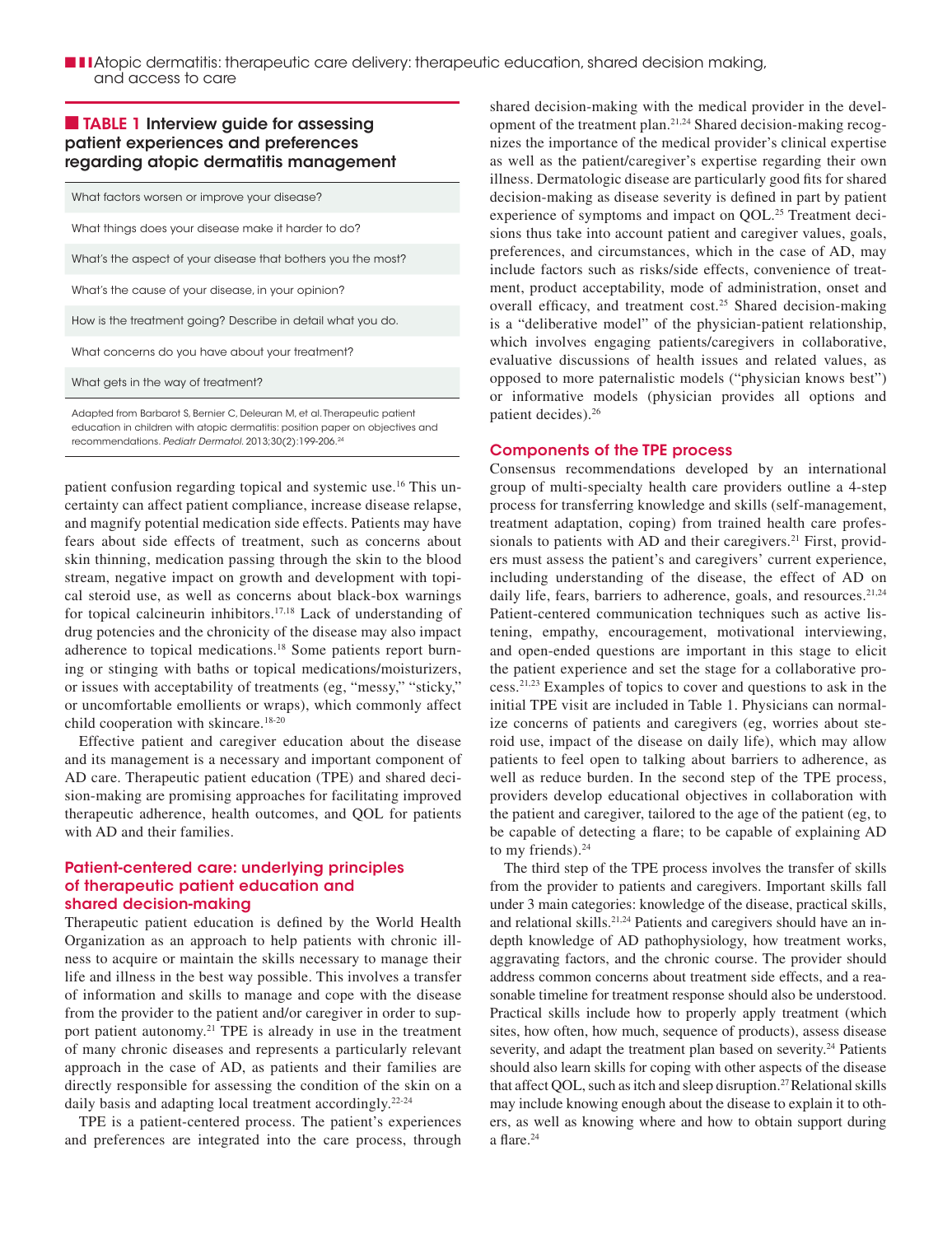It is important to involve children and adolescents in the therapeutic patient education process in order to gradually build management and coping skills over time with family support. This may include providing developmentally appropriate education about the disease and elements of treatment directly to pediatric patients, suggesting strategies to engage children and reduce anticipatory anxiety about skincare (eg, "wrapping a doll," drawing with moisturizer on the skin, playing with toys, or listening to an audiobook during the bath), and developing techniques to help manage itching and scratching (eg, relaxation strategies, hands-on activities such as squeezing a stress ball, coloring or using fidget toys).20,27-29

There are a range of educational resources and tools that may be useful in supporting patients and caregivers in learning skills for managing and coping with AD. A personalized, written eczema action plan (EAP) can help reinforce therapeutic objectives, serve as a daily reminder about AD care, and reduce confusion about stepwise treatment based on disease fluctuation.<sup>30-32</sup> It is beneficial for management plans to include a short-term follow-up appointment plan, and contact information for questions or support between visits (eg, email, phone).18,21 Use of posters, drawings, models, and metaphors (eg, "brick and mortar" or "house on fire" descriptions of AD pathophysiology) may help enhance patient understanding of the disease. Demonstrations of skincare techniques and observation of patient technique may help to identify and reduce common errors.21,29 Role-plays may be helpful in practicing relational skills such as answering others' questions about the disease (eg, "AD is dry, itchy skin. It's like an allergy, you can't catch it"). When barriers to adherence are identified, patients and caregivers may benefit from collaborating with the health care provider to identify solutions tailored to their situation and preferences (eg, taking a bath before homework to avoid skipping baths when the child is tired, identifying the optimal choice for an emollient).<sup>27</sup> Shared decision-making around AD management could also be facilitated by the development of patient decision aids, tools developed using clinical evidence to inform patients/caregivers about multiple treatment options, including the benefits, risks, and uncertainties associated with each option.<sup>25</sup>

Online resources from reliable sources may serve as cost- and time-effective tools for supplementing patient education provided by health care providers. Online video instruction about AD and its treatment has been demonstrated to improve AD clinical outcomes and skincare knowledge.33,34 The National Eczema Association is a reliable source of patient education materials (www.nationaleczema.org). Online teaching tools (www. opened-dermatology.com) may also be useful in tailoring teaching to the developmental level of the child.

The fourth step of the TPE process involves assessment of TPE efficacy. Examples of outcome measures may include objective clinical outcomes rated by the health care provider (eg, Eczema Area and Severity Index [EASI], Scoring of Atopic Dermatitis [SCORAD]), patient self-assessment ratings (eg, Patient-Oriented Eczema Measure [POEM], Patient-Oriented SCORAD [POSCORAD]), patient and caregiver ratings of AD-related QOL, AD knowledge questionnaires, and measures of the medico-economic impact of TPE programs, such

## ■ TABLE 2 Examples of therapeutic patient education approaches

Individual sessions

Nurse-led

Physician-led

Multidisciplinary (eg, physician, nurse, psychologist, dietitian)

#### Collective sessions

Lectures

Age-stratified workshops (for patients and/or caregivers)

#### Combination individual-collective sessions

Individual care with adjunct group education

#### Online video-based education

as number of days of hospitalization, work productivity, and treatment costs.<sup>24,35,36</sup>

## Therapeutic patient education providers, settings, and formats

TPE is always provided by health care providers, and often by an interdisciplinary team.37 Visits may be significantly longer than traditional clinic appointments, allowing for intensive education and sufficient time with each provider. Most TPE programs have been established within medical centers, although health care providers can apply principles of TPE and shared decisionmaking in private office settings, as well as refer patients who may benefit from more intensive AD education. Communication between the education team and the patient's other health care providers is important.37

Interdisciplinary approaches to care for patients with AD recognize the interplay of biological, psychological, behavioral, and dietary factors affecting AD outcomes and QOL, as well as the wide range of knowledge, skills, and support that patients and families require to effectively manage and cope with the condition. Common members of TPE teams include physicians (dermatologists, allergists, pediatricians), nurses, psychologists, and dietitians.27,37 Nurse-led educational sessions allow for increased time for comprehensive patient education about skincare techniques.38-41 Psychologists may provide support to patients and families in learning strategies to break the itch-scratch cycle (eg, relaxation training, habit reversal, stress management), improve sleep, enhance self-esteem and relational skills, and facilitate adherence to treatment plans.<sup>27,42,43</sup> Dietitians provide education to promote effective management of comorbid food allergies and optimize patient growth and nutrition.27,42

TPE may be provided using an individual approach, in which the patient and family meets individually with a provider or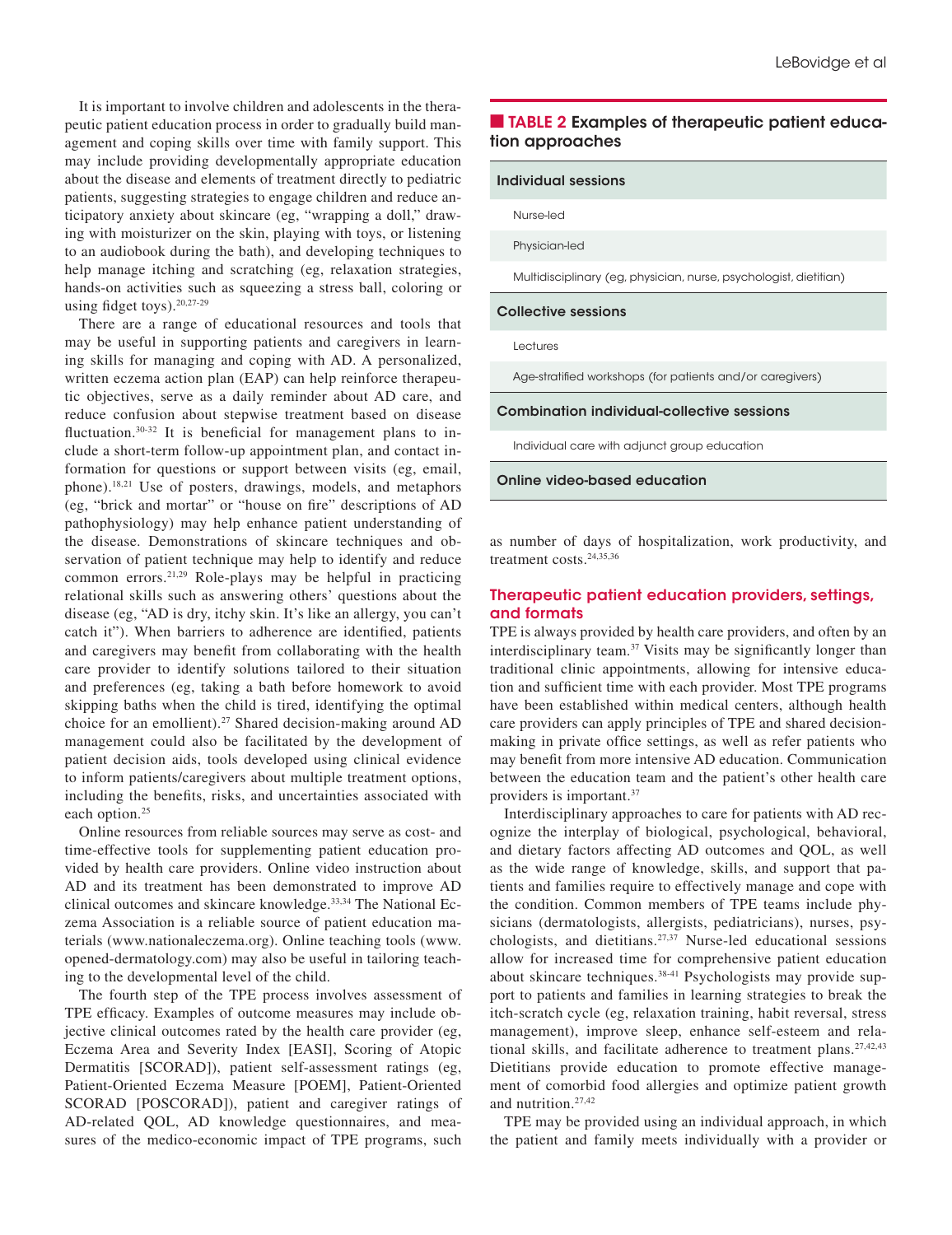## ■ ■ **I** Atopic dermatitis: therapeutic care delivery: therapeutic education, shared decision making, and access to care

group of providers, such as a physician visit, nurse-led teaching session, or interdisciplinary clinic/program.<sup>37</sup> Alternatively, education may be provided in a collective format, such as a lecture or group workshop (Table 2). Typically, lectures have the capacity to reach a larger audience, while smaller workshops or "eczema schools" provide opportunities for the exchange of peer-to-peer information and support, as well as transfer of practical skills through methods such as modeling of skincare techniques, problem-solving, and role-playing. Workshops may be organized by patient age, and may be single or multiple sessions.<sup>37,42</sup> Some centers have developed models that combine care provided in an individual format with group-based education.27,29,37,44 Most individual and collective TPE programs have been targeted towards patients with moderate to severe AD, a significant impact of the disease on QOL, and/or a history of treatment failure.37

## Evidence for the benefit of TPE in AD

A number of studies have examined the effectiveness of TPE in randomized clinical trials,<sup>38-41,45-49</sup> with overall evidence suggesting a positive impact of TPE on outcomes such as disease severity, treatment adherence, QOL, and coping with itch.<sup>24,50</sup> Studies vary in terms of interventions studied, including multisession group workshops for adults, pediatric patients, and caregivers facilitated by multidisciplinary teams (eg, dermatologists, nurses, psychologists, dietitians), as well as nurse-led clinics and educational sessions. In several studies that did not find a significant effect of TPE on QOL, the educational component was less than 30 minutes, $^{24}$  highlighting the importance of comprehensive patient education. There is some evidence for the cost-effectiveness of TPE.45,51 However, more trials are needed to compare different program methods to standard treatment using outcomes such as treatment and prescription costs, number of days in the hospital, and indirect costs, such as missed school or lost wages.<sup>24</sup>

#### Access to care

In addition to gaps in patient and caregiver knowledge and skills, the financial burden of AD care and the limits to access to care may place barriers on AD patients' management of their chronic disease.<sup>8</sup> TPE programs can be costly, given the resources associated with interdisciplinary care, such as professionals involved, space requirements, and program administration. Funds for TPE come from different sources, depending on the country and health care system in place. In the United States, funds for clinic visits may include payments from insurance companies for individual visits with providers, although components of care such as provider collaboration and group educational sessions may not be billable services.<sup>21,44</sup> Collective sessions may be funded through patient and family donations, grants, and support through collaboration with patient organizations.<sup>37</sup> In other countries such as Germany and France, health agencies also provide funding for educational activities such as TPE.24

Patients may have limited access to care with physicians such as pediatric dermatologists and allergists.<sup>52,53</sup> Nurse practitioners may play an important role in the provision of TPE, with evidence suggesting comparable improvement in severity and QOL with care provided by nurse practitioners as compared with dermatologist-provided care, as well as greater caregiver satisfaction and cost-effectiveness with nurse-provided care.<sup>45,51,54</sup> Models of collaboration between specialty and primary care can also support timely diagnosis and treatment of AD through the training of primary care physicians in AD management and patient education, providing primary care providers with management and educational resources (eg, checklists, teaching tools, QOL indexes, itch severity scales, resource books, and websites), and ensuring channels for ongoing consultation with and referrals to specialists.<sup>27,55</sup> Additionally, broad integration of TPE into the medical education of physicians may help to promote improved education for patients with AD and their caregivers.<sup>24</sup> Use of the aforementioned tools, such as validated video-aided patient education and online patient resources from trusted sources, can also support increased access to educational information for patients and caregivers.33,34

One of the greatest barriers to AD care is access to medications, higher out-of-pocket costs due to rising costs of treatments, limited insurance formularies, and insurer coverage requirements including prior authorizations and step-therapy requirements.56-58 Out-of-pocket costs pose a significant threat to patients' access to care and adherence to treatment.<sup>59</sup> In order to increase access to medications, the National Eczema Association (NEA) has recommended practical strategies to increase access to medications, including the use of generic medications when possible due to lower cost and broader insurance coverage than for branded prescriptions; checking which topical corticosteroids are available on the patient's formulary; as well as supporting patients' regular and routine use of moisturizer and topical steroids given the cost-effectiveness and the requirement for step therapy prior to authorization of some systemic agents. It is also important for physicians to prescribe the appropriate amount of medication so that the patient copay is maximized. If prior authorizations are rejected, appeals can be made and a peer-to-peer conversation with a medical doctor may support medication approval. Physicians, other health care professionals, and patients can also contact their state and federal officials to advocate for the advancement and accessibility of AD treatments.

#### **Conclusion**

Providing patients and caregivers with the knowledge and skills necessary to manage and cope with their disease is an integral component of AD care. TPE and shared decision-making are promising approaches for facilitating improved adherence, disease outcomes, and QOL for patients with AD. It is important to facilitate increased access to AD care, including cost-effective and evidence-based patient and caregiver education.

#### **References**

- 1. Hanifin JM, Reed ML. A population-based survey of eczema prevalence in the United States. *Dermatitis.* 2007;18(2):82-91.
- 2. Larsen FS, Hanifin JM. Epidemiology of atopic dermatitis. *Immunol Allergy Clin North Am*. 2002;22(1):1-24. https://doi.org/10.1016/S0889-8561(03)00066-3.
- 3. Simpson EL, Bieber T, Eckert L, et al. Patient burden of moderate to severe atopic dermatitis (AD): insights from a phase 2b clinical trial of dupilumab in adults. *J Am Acad Dermatol.* 2016;74(3):491-498. https://doi.org/10.1016/j. jaad.2015.10.043.
- 4. Camfferman D, Kennedy JD, Gold M, Martin AJ, Lushington K. Eczema and sleep and its relationship to daytime functioning in children. *Sleep Med Rev.*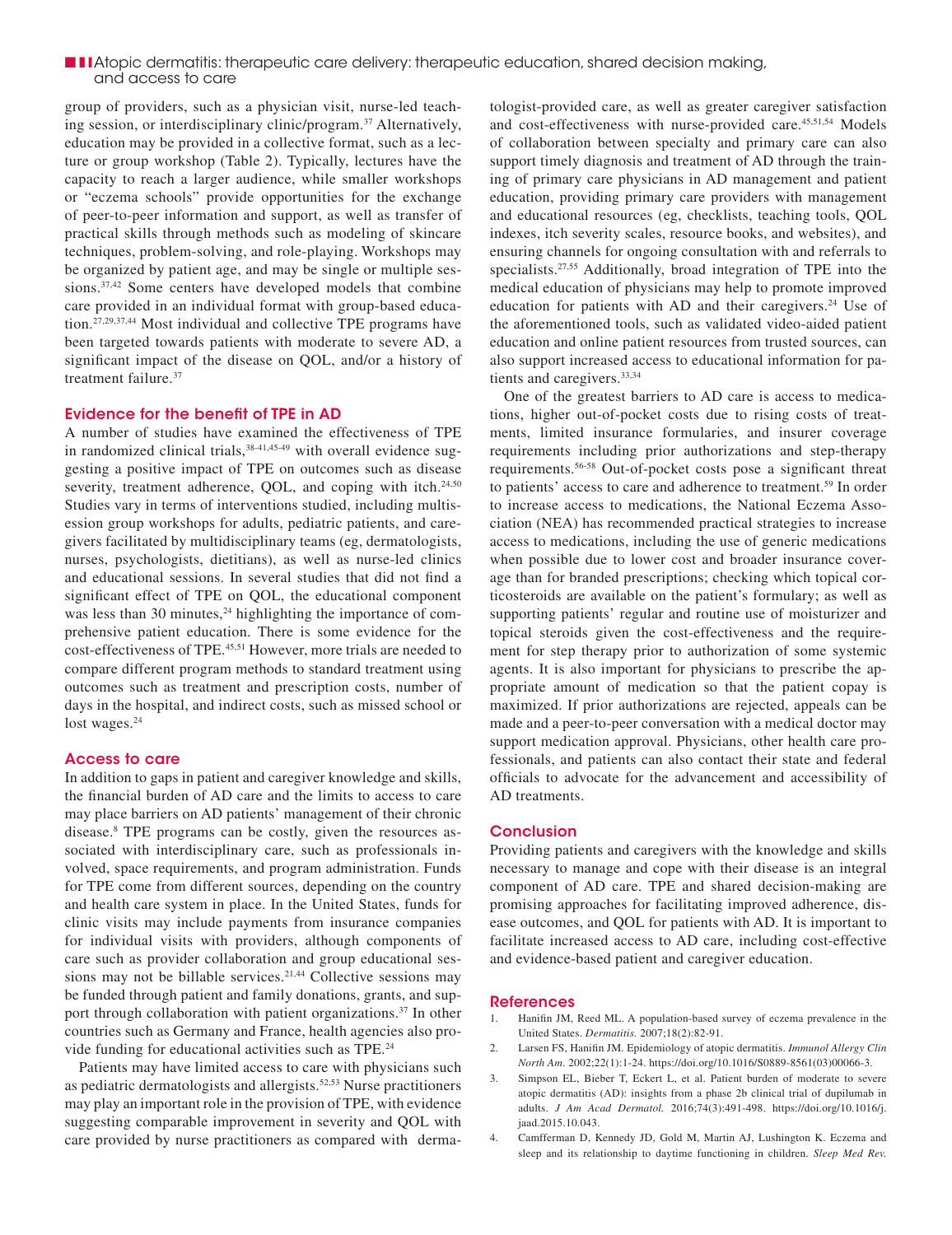2010;14(6):359-369. https://doi.org/10.1016/j.smrv.2010.01.004.

- 5. Zuberbier T, Orlow SJ, Paller AS, et al. Patient perspectives on the management of atopic dermatitis. *J Allergy Clin Immunol.* 2006;118(1):226-232. https://doi. org/10.1016/j.jaci.2006.02.031
- 6. Simpson EL, Bieber T, Guttman-Yassky E, et al. Two phase 3 trials of dupilumab versus placebo in atopic dermatitis. *N Eng J Med*. 2016;375(24):2335-2348. https://doi.org/10.1056/NEJMoa1610020.
- 7. Yaghmaie P, Koudelka CW, Simpson EL. Mental health comorbidity in patients with atopic dermatitis. *J Allergy Clin Immunol*. 2013;131(2):428-433. https://doi. org/10.1016/j.jaci.2012.10.041.
- 8. Drucker AM, Wang AR, Li W-Q, Sevetson E, Block JK, Qureshi AA. The burden of atopic dermatitis: summary of a report for the National Eczema Association. *J Invest Dermatol.* 2017;137(1):26-30. https://doi.org/10.1016/j.jid. 2016.07.012.
- 9. Krakowski AC, Eichenfield LF, Dohil MA. Management of atopic dermatitis in the pediatric population. *Pediatrics*. 2008;122(4):812-824. https://doi. org/10.1542/peds.2007-2232.
- 10. Ring J, Alomar A, Bieber T, et al. Guidelines for treatment of atopic eczema (atopic dermatitis) Part II. *J Eur Acad Dermatol Venereol*. 2012;26(9):1176- 1193. https://doi.org/10.1111/j.1468-3083.2012.04636.x.
- 11. Sidbury R, Tom WL, Bergman JN, et al. Guidelines of care for the management of atopic dermatitis: Section 4. Prevention of disease flares and use of adjunctive therapies and approaches. *J Am Acad Dermatol*. 2014;71(6):1218-1233. https:// doi.org/10.1016/j.jaad.2014.08.038.
- 12. Narla S, Hsu DY, Thyssen JP, Silverberg JI. Inpatient financial burden of atopic dermatitis in the United States [published online ahead of print March 1, 2017. *J Invest Dermatol*. https://doi.org/10.1016/j.jid.2017.02.975.
- 13. Krejci-Manwaring J, Tusa MG, Carroll C, et al. Stealth monitoring of adherence to topical medication: adherence is very poor in children with atopic dermatitis. *J Am Acad Dermatol.* 2007;56(2):211-216. https://doi.org/10.1016/j. jaad.2006.05.073.
- 14. Bass AM, Anderson KL, Feldman SR. Interventions to increase treatment adherence in pediatric atopic dermatitis: a systematic review. *J Clin Med*. 2015;4(2):231-242. https://doi.org/10.3390/jcm4020231.
- 15. Marvel MK, Epstein RM, Flowers K, Beckman HB. Soliciting the patient's agenda: have we improved? *JAMA*. 1999;281(3):283-287.
- 16. Silverberg JI, Nelson DB, Yosipovitch G. Addressing treatment challenges in atopic dermatitis with novel topical therapies. *J Dermatolog Treat*. 2016;27(6):568- 576. https://doi.org/10.1080/09546634.2016.1174765.
- 17. Aubert-Wastiaux H, Moret L, Le Rhun A, et al. Topical corticosteroid phobia in atopic dermatitis: a study of its nature, origins and frequency. *Br J Dermatol*. 2011;165(4):808-814. https://doi.org/10.1111/j.1365-2133.2011.10449.x.
- 18. Patel NU, D'Ambra V, Feldman SR. Increasing adherence with topical agents for atopic dermatitis. *Am J Clin Dermatol*. 2017;18(3):323-332. https://doi. org/10.1007/s40257-017-0261-5.
- 19. Chamlin SL, Frieden IJ, Williams ML, Chren MM. Effects of atopic dermatitis on young American children and their families. *Pediatrics*. 2004;114(3):607-611. https://doi.org/10.1542/peds.2004-0374.
- 20. Santer M, Burgess H, Yardley L, et al. Managing childhood eczema: qualitative study exploring carers' experiences of barriers and facilitators to treatment adherence. *J Adv Nursing*. 2013;69(11):2493-2501. https://doi.org/10.1111/ jan.12133.
- 21. Barbarot S, Stalder JF. Therapeutic patient education in atopic eczema. *Br J Dermatol*. 2014;170(Suppl 1):44-48. https://doi.org/10.1111/bjd.12932.
- 22. Lagger G, Pataky Z, Golay A. Efficacy of therapeutic patient education in chronic diseases and obesity. *Patient Educ Couns*. 2010;79(3):283-286. https://doi. org/10.1016/j.pec.2010.03.015
- 23. Golay A, Lagger G, Chambouleyron M, Carrard I, Lasserre-Moutet A. Therapeutic education of diabetic patients. *Diabetes Metab Res Rev*. 2008;24(3):192-196. https://doi.org/10.1002/dmrr.798.
- 24. Barbarot S, Bernier C, Deleuran M, et al. Therapeutic patient education in children with atopic dermatitis: position paper on objectives and recommendations. *Pediatr Dermatol*. 2013;30(2):199-206. https://doi.org/10.1111/pde.12045.
- 25. Tan J, Linos E, Sendelweck MA, et al. Shared decision making and patient decision aids in dermatology. *Br J Dermatol*. 2016;175(5):1045-1048. https://doi. org/10.1111/bjd.14803.
- Emanuel EJ, Emanuel LL. Four models of the physician-patient relationship. *JAMA*. 1992;267(16):2221-2226.
- 27. LeBovidge JS, Elverson W, Timmons KG, et al. Multidisciplinary interventions in the management of atopic dermatitis. *J Allergy Clin Immunol*. 2016;138(2):325- 334. https://doi.org/10.1016/j.jaci.2016.04.003.
- 28. Lio PA, Lee M, LeBovidge J, Timmons KG, Schneider L. Clinical management of atopic dermatitis: practical highlights and updates from the atopic dermatitis practice parameter 2012. *J Allergy Clin Immunol Pract*. 2014;2(4):361-369; quiz 370. https://doi.org/10.1016/j.jaip.2014.02.015.
- 29. Boguniewicz M, Nicol N, Kelsay K, Leung DY. A multidisciplinary approach to evaluation and treatment of atopic dermatitis. *Sem Cutan Med Surg*. 2008;27(2):115-127. https://doi.org/10.1016/j.sder.2008.05.001.
- 30. Ntuen E, Taylor SL, Kinney M, O'Neill JL, Krowchuk DP, Feldman SR. Physicians' perceptions of an eczema action plan for atopic dermatitis. *J Dermatolog Treat*. 2010;21(1):28-33. https://doi.org/10.3109/09546630903386598.
- 31. Rork JF, Sheehan WJ, Gaffin JM, et al. Parental response to written eczema action plans in children with eczema. *Arch Dermatol*. 2012;148(3):391-392. https:// doi.org/10.1001/archdermatol.2011.2267.
- 32. Shi VY, Nanda S, Lee K, Armstrong AW, Lio PA. Improving patient education with an eczema action plan: a randomized controlled trial. *JAMA Dermatol*. 2013;149(4):481-483. https://doi.org/10.1001/jamadermatol.2013.2143.
- 33. Armstrong AW, Kim RH, Idriss NZ, Larsen LN, Lio PA. Online video improves clinical outcomes in adults with atopic dermatitis: a randomized controlled trial. *J Am Acad Dermatol.* 2011;64(3):502-507. https://doi.org/10.1016/j. jaad.2010.01.051.
- 34. Niebel G, Kallweit C, Lange I, Fölster-Holst R. Direct versus video-aided parent education in atopic eczema in childhood as a supplement to specialty physician treatment. A controlled pilot study [in German]. *Hautarzt*. 2000;51(6): 401-411.
- 35. Heinl D, Prinsen C, Sach T, et al. Measurement properties of quality-of-life measurement instruments for infants, children and adolescents with eczema: a systematic review. *Br J Dermatol.* 2017;176(4):878-889. https://doi.org/10.1111/ bjd.14966.
- 36. Schmitt J, Langan S, Williams HC. What are the best outcome measurements for atopic eczema? A systematic review. *J Allergy Clin Immunol.* 2007;120(6):1389- 1398. https://doi.org/10.1016/j.jaci.2007.08.011.
- 37. Stalder JF, Bernier C, Ball A, et al. Therapeutic patient education in atopic dermatitis: worldwide experiences. *Pediatr Dermatol.* 2013;30(3):329-334. https:// doi.org/10.1111/pde.12024.
- 38. Chinn D, Poyner T, Sibley G. Randomized controlled trial of a single dermatology nurse consultation in primary care on the quality of life of children with atopic eczema. *Br J Dermatol*. 2002;146(3):432-439.
- 39. Broberg A, Kalimo K, Lindblad B, Swanbeck G. Parental education in the treatment of childhood atopic eczema. *Acta Derm Venereol*. 1989;70(6):495-499.
- 40. Gradwell C, Thomas KS, English JS, Williams HC. A randomized controlled trial of nurse follow-up clinics: do they help patients and do they free up consultants' time? *Br J Dermatol.* 2002;147(3):513-517.
- 41. Grillo M, Gassner L, Marshman G, Dunn S, Hudson P. Pediatric atopic eczema: the impact of an educational intervention. *Pediatr Dermatol*. 2006;23(5):428- 436. https://doi.org/10.1111/j.1525-1470.2006.00277.x.
- 42. Ahrens B, Staab D. Extended implementation of educational programs for atopic dermatitis in childhood. *Pediatr Allergy Immunol*. 2015;26(3):190-196. https:// doi.org/10.1111/pai.12358.
- 43. Chida Y, Steptoe A, Hirakawa N, Sudo N, Kubo C. The effects of psychological intervention on atopic dermatitis. *Int Arch Allergy Immunol*. 2007;144(1):1-9. https://doi.org/10.1159/000101940.
- 44. Jou PC, Hall H, Tamburro JE, Silver E, Nedorost ST. Interdisciplinary care for dermatitis. *Arch Dermatol*. 2012;148(7):847-848. https://doi.org/10.1001/archdermatol.2012.774.
- 45. Staab D, Diepgen TL, Fartasch M, et al. Age related, structured educational programmes for the management of atopic dermatitis in children and adolescents: multicentre, randomised controlled trial. *BMJ*. 2006;332(7547):933-938. https:// doi.org/10.1136/bmj.332.7547.933.
- 46. Shaw M, Morrell DS, Goldsmith LA. A study of targeted enhanced patient care for pediatric atopic dermatitis (STEP PAD). *Pediatr Dermatol*. 2008;25(1):19-24. https://doi.org/10.1111/j.1525-1470.2007.00575.x.
- 47. Weber MB, Fontes Neto Pde T, Prati C, et al. Improvement of pruritus and quality of life of children with atopic dermatitis and their families after joining support groups. *J Eur Acad Dermatol Venereol*. 2008;22(8):992-997. https://doi. org/10.1111/j.1468-3083.2008.02697.x.
- 48. Moore EJ, Williams A, Manias E, Varigos G, Donath S. Eczema workshops reduce severity of childhood atopic eczema. *Australas J Dermatol*. 2009;50(2):100- 106. https://doi.org/10.1111/j.1440-0960.2009.00515.x.
- 49. Heratizadeh A, Werfel T, Wollenberg A, et al. Effects of structured patient education in adults with atopic dermatitis: multicenter randomized controlled trial [published online ahead of print February 24, 2017]. *J Allergy Clin Immunol.*